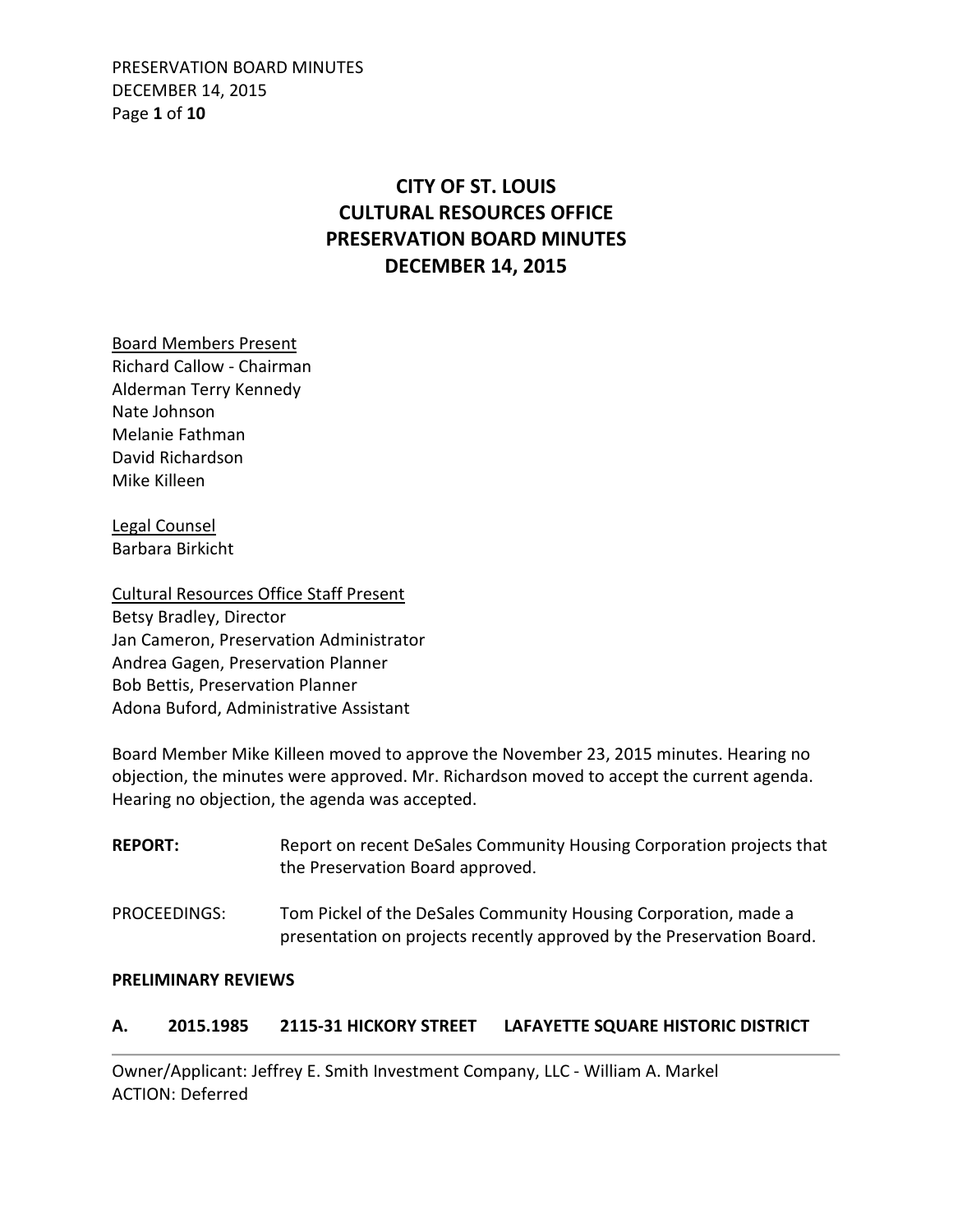# **B. 2015.2079 2861 LEMP AVENUE BENTON PARK HISTORIC DISTRICT**

# Owner/Applicant: Ronald D. Seabaugh

| <b>DEMOLITION PLAN:</b>   | Preliminary review to construct a single-family house.                                                                                                                                                                                                                                                                                                                                                                                                                   |
|---------------------------|--------------------------------------------------------------------------------------------------------------------------------------------------------------------------------------------------------------------------------------------------------------------------------------------------------------------------------------------------------------------------------------------------------------------------------------------------------------------------|
| PROCEEDINGS:              | On December 14, 2015, the Preservation Board of the City of St.<br>Louis met, pursuant to Ordinance #64689 of the City Code, to<br>consider a Preliminary Application to construct a two-family<br>house, at 2861 Lemp Avenue in the Benton Park Local Historic<br>District. The owner submitted the application.                                                                                                                                                        |
|                           | Board members Richard Callow (Chair), Mike Killeen, David<br>Richardson, Nate Johnson, Alderman Terry Kennedy, and Melanie<br>Fathman were present for the testimony for this agenda item.                                                                                                                                                                                                                                                                               |
|                           | Bob Bettis of the Cultural Resources Office made a presentation<br>that examined the sections of City Ordinance #67175, which sets<br>forth the standards for residential new construction in the Benton<br>Park Local Historic District. He testified that the project was in<br>compliance with the Standards.                                                                                                                                                         |
|                           | Ron Seabaugh, the owner, was present but did not speak.                                                                                                                                                                                                                                                                                                                                                                                                                  |
| <b>FINDINGS OF FACTS:</b> | The Preservation Board found that:<br>the proposed site for the new construction is located in the<br>$\bullet$<br>Benton Park Local Historic District;<br>the proposed design complies with all requirements for new<br>$\bullet$<br>construction in the Benton Park Historic District Standards<br>and;<br>final material choices have not been made, but the applicant<br>$\bullet$<br>intends to comply with the requirements of the Historic<br>District Standards. |
| <b>BOARD ACTION:</b>      | It was the decision of the Preservation Board to approve the new<br>construction with the stipulation that final plans and materials<br>will be reviewed and approved by the Cultural Resources Office.<br>The motion was made by Board Member Mike Killeen, which was<br>seconded by Alderman Kennedy. The motion passed with all<br>Board Members voting in favor and none opposed.                                                                                    |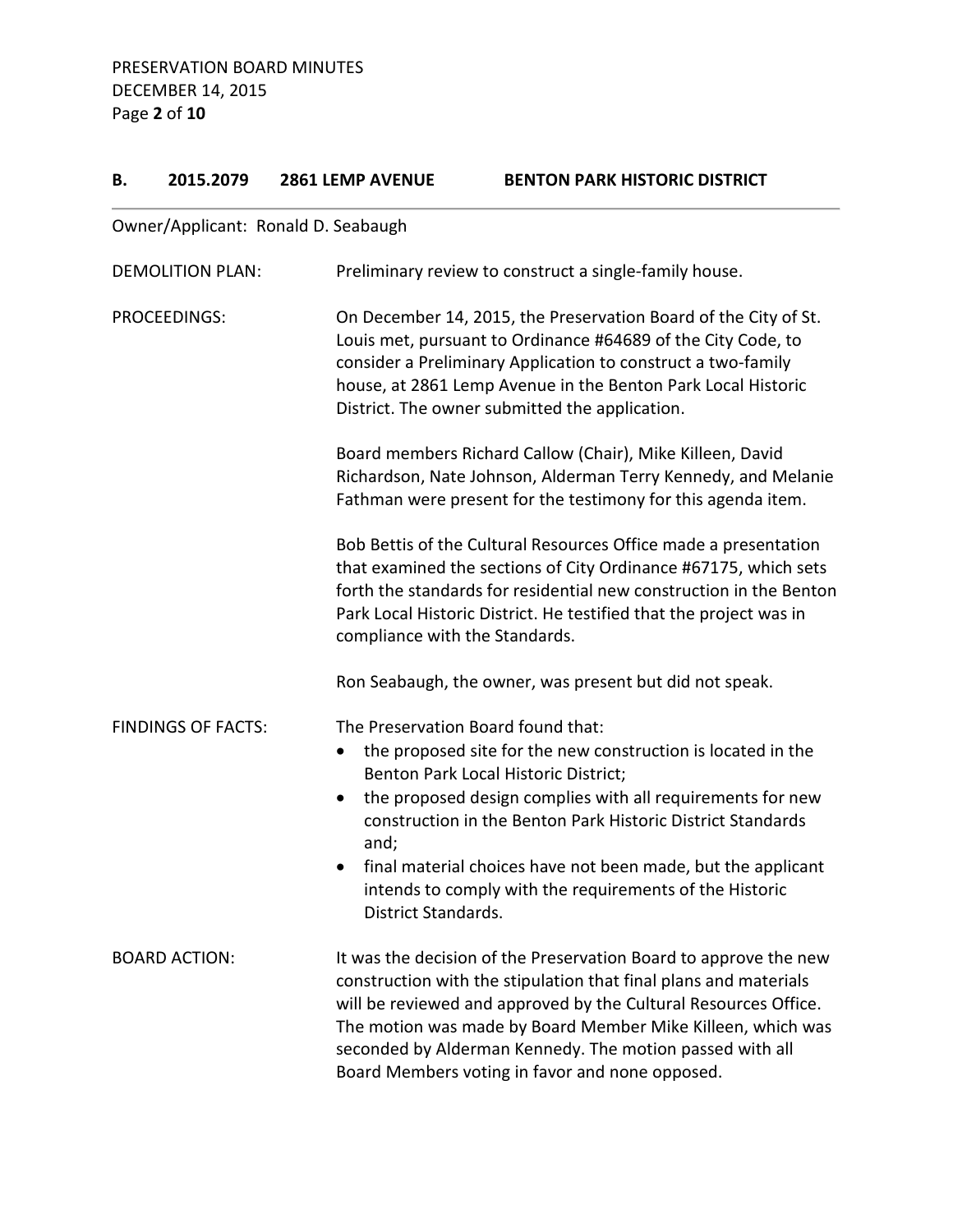# **NEW APPLICATION**

| C.                      | 2015.1808                 | <b>4207 BLAINE AVENUE</b>                                                                              | <b>NORTH I-44 HISTORIC DISTRICT</b>                                                                                                                                                                                                                                                                                                                                                                                                                                                                                                                                                                                                                                                                                                             |
|-------------------------|---------------------------|--------------------------------------------------------------------------------------------------------|-------------------------------------------------------------------------------------------------------------------------------------------------------------------------------------------------------------------------------------------------------------------------------------------------------------------------------------------------------------------------------------------------------------------------------------------------------------------------------------------------------------------------------------------------------------------------------------------------------------------------------------------------------------------------------------------------------------------------------------------------|
|                         |                           | Owner/Applicant: Botanical Heights Homes, LLC - Brent Crittenden                                       |                                                                                                                                                                                                                                                                                                                                                                                                                                                                                                                                                                                                                                                                                                                                                 |
|                         | <b>RESIDENTIAL PLAN:</b>  |                                                                                                        | Building permit application to construct a single-family house.                                                                                                                                                                                                                                                                                                                                                                                                                                                                                                                                                                                                                                                                                 |
| PROCEEDINGS:<br>permit. |                           |                                                                                                        | On December 14, 2015, the Preservation Board of the City of St.<br>Louis met, pursuant to Ordinance #64689 of the City Code, to<br>consider a new application for a building permit to construct a<br>single-family house, at 4207 Blaine Avenue in the North I-44 Local<br>Historic District. The developer, Brent Crittenden submitted the                                                                                                                                                                                                                                                                                                                                                                                                    |
|                         |                           |                                                                                                        | Board members Richard Callow (Chair), Nate Johnson, Mike<br>Killeen, David Richardson, Alderman Terry Kennedy, and Melanie<br>Fathman were present for the testimony for this agenda item.                                                                                                                                                                                                                                                                                                                                                                                                                                                                                                                                                      |
|                         |                           |                                                                                                        | Bob Bettis of the Cultural Resources Office made a presentation<br>that examined the sections of City Ordinance #60370, which sets<br>forth the standards for residential new construction in the North<br>I-44 Local Historic District. He testified that the project was in<br>compliance with most of the Standards.                                                                                                                                                                                                                                                                                                                                                                                                                         |
|                         |                           |                                                                                                        | Sarah Gibson, the developer, spoke regarding the project.                                                                                                                                                                                                                                                                                                                                                                                                                                                                                                                                                                                                                                                                                       |
|                         | <b>FINDINGS OF FACTS:</b> | The Preservation Board found that:<br>Local Historic District;<br>$\bullet$<br>$\bullet$<br>Standards; | the construction site, 4207 Blaine, is located in the North I-44<br>the proposed design complies with most of the requirements<br>for new construction in the North I-44 District Standards,<br>deviating from them in some architectural details and the<br>material of the spandrel panels on the front elevation;<br>On the whole, given its contemporary design, the project can<br>be considered generally in compliance with the intent of the<br>very similar designs for several infill buildings were approved<br>by the Board in 2011; and that<br>the proposed design is appropriate for the location. The block<br>has a mix of different architectural styles that allow the new<br>construction to fit well with the streetscape. |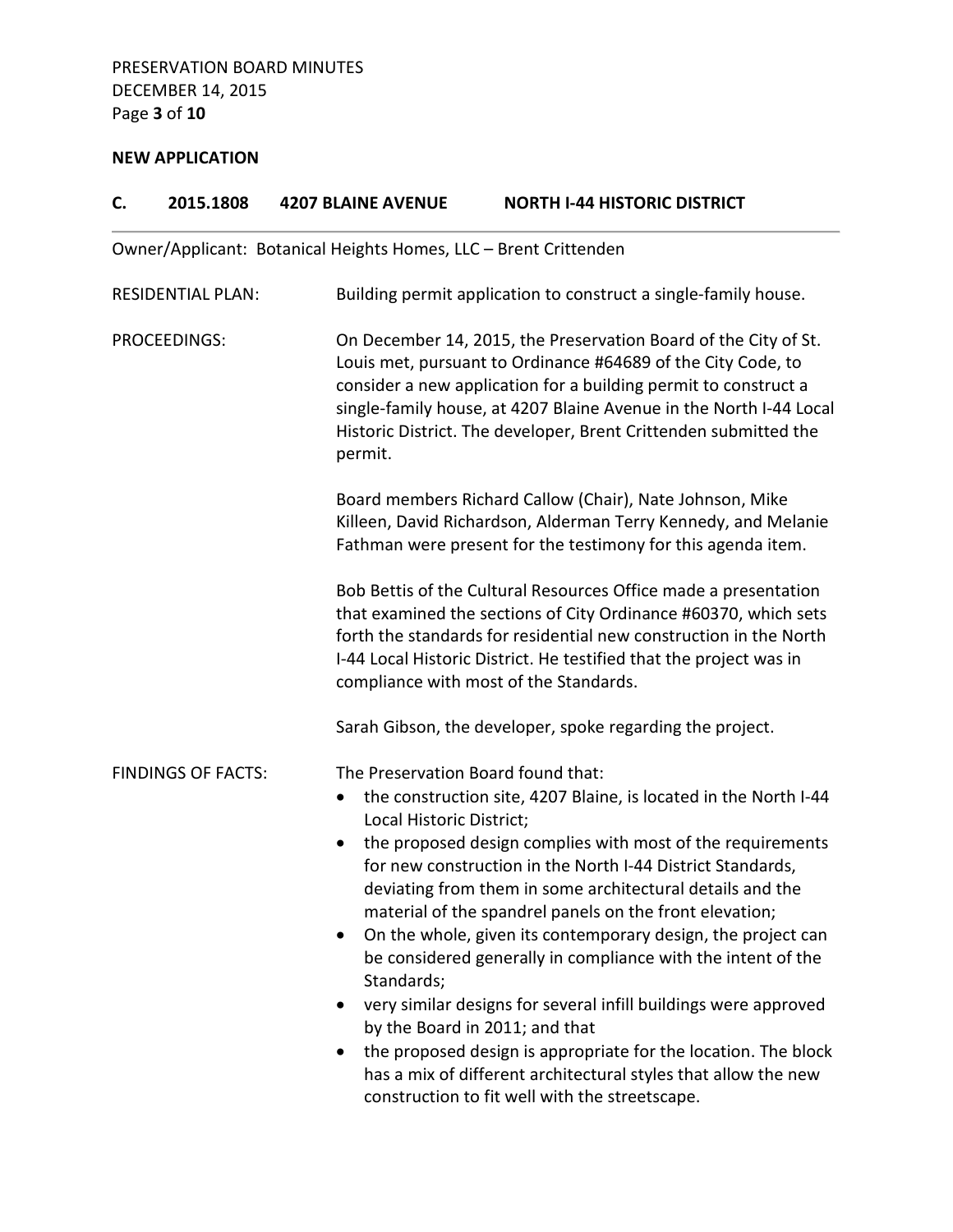PRESERVATION BOARD MINUTES DECEMBER 14, 2015 Page **4** of **10**

| <b>BOARD ACTION:</b> | It was the decision of the Preservation Board to approve the    |
|----------------------|-----------------------------------------------------------------|
|                      | application for the new construction, with the stipulation that |
|                      | final plans and materials will be reviewed and approved by the  |
|                      | Cultural Resources Office. The motion was made by Board         |
|                      | Member Nate Johnson which was seconded by Alderman              |
|                      | Kennedy. The motion passed with all Board Members voting in     |
|                      | favor and none opposed.                                         |

#### **APPEALS OF DENIALS**

#### **D. 2015.1473 2711-13 GRAVOIS AVENUE FOX PARK HISTORIC DISTRICT**

Owner: St. Louis City Catholic Church Real Estate Applicant: Bellon Salvage & Rehabbing – Don Bellon

| <b>DEMOLITION PLAN:</b> | Appeal of a demolition permit application to demolish a three-<br>story brick commercial building.                                                                                                                                                                                                                                                                                                                                                                                                                                                                                                                                |
|-------------------------|-----------------------------------------------------------------------------------------------------------------------------------------------------------------------------------------------------------------------------------------------------------------------------------------------------------------------------------------------------------------------------------------------------------------------------------------------------------------------------------------------------------------------------------------------------------------------------------------------------------------------------------|
| PROCEEDINGS:            | On December 14, 2015, the Preservation Board of the City of St.<br>Louis met, pursuant to Ordinance #64689 of the City Code, as<br>amended by Ordinance #64689, to consider an appeal of the<br>Director's Denial of a building permit application to demolish a<br>commercial building at 2711-13 Gravois Avenue.                                                                                                                                                                                                                                                                                                                |
|                         | This property is located in the Fox Park Local Historic District; the<br>St. Francis de Sales National Register Historic District; and a<br><b>Preservation Review District.</b>                                                                                                                                                                                                                                                                                                                                                                                                                                                  |
|                         | The property owner, St. Louis City Catholic Church Real Estate<br>Corporation, submitted the appeal. Board members Richard<br>Callow (Chair), Alderman Terry Kennedy Nate Johnson, Melanie<br>Fathman, Mike Killeen and David Richardson were present for the<br>testimony for this agenda item.                                                                                                                                                                                                                                                                                                                                  |
|                         | Cultural Resources Office Director Betsy Bradley reviewed the<br>Demolition Review Criteria in Ordinances #64689 and #64832 and<br>in the Fox Park Local Historic District Standards. She noted that<br>this building is considered to be a High Merit building due to its<br>age and prominent location in the historic districts. She described<br>the condition of the building as Sound, as defined in Ordinance<br>#64689. She noted the increased occupancy of commercial spaces<br>on Gravois in the vicinity and the availability of the historic tax<br>credits to support a rehabilitation project undertaken by a tax- |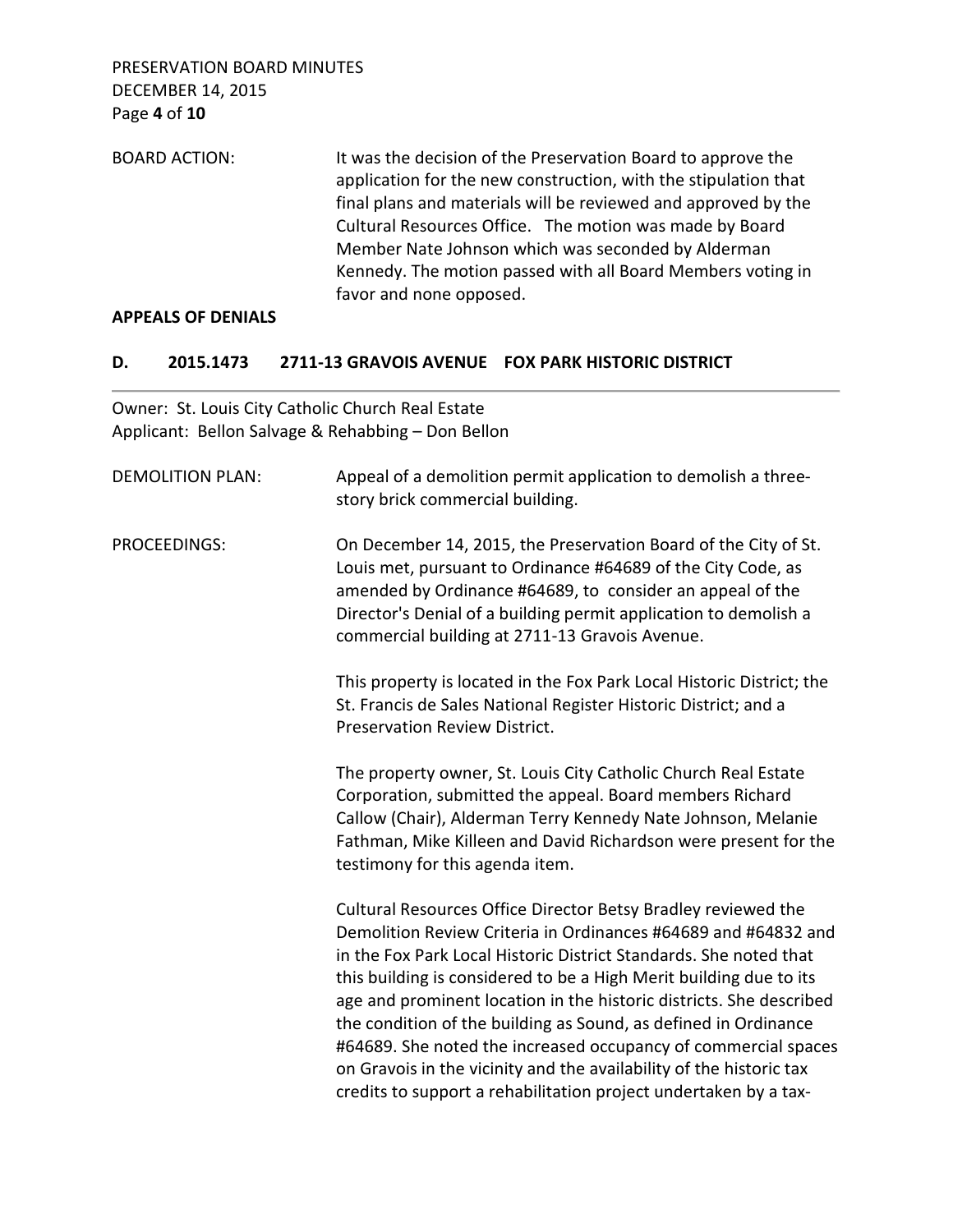### PRESERVATION BOARD MINUTES DECEMBER 14, 2015 Page **5** of **10**

 paying entity. She acknowledged that a full gut-rehabilitation project would be needed for this property. She also reported that the appellant submitted an estimated cost for "the basic requirements for again making this Property functional and in compliance with applicable building codes" to be \$1.2 million. She described the adverse effect the demolition would have on the urban design of the block, intersection, and historic district by eliminating the only extant building on the small block. Ms. Bradley noted the location of the building across the street from the St. Francis De Sales Church, a City Landmark, and the location of the exterior elevator entrance on its Lynch Street side, as well as the plan to construct a parking lot on the site to provide additional parking close to the accessible entrance. Ms. Bradley stated that the Fox Park Historic District Standards allow for demolition of a building if the only feasible alternative would require the equivalent of total reconstruction; and noted that the building is currently unprotected from deterioration, particularly at the cornice level. In anticipation of the discussion of the Notice of Condemnation document issued by the Building Division, she stated that the inspection codes available for an inspector's use are generic and do not define the condition of the property in detail; and that the Notice of Condemnation provides the option of repairing rather than removing the structure. Ms. Bradley entered into the record certified copies of Ordinances #64689, as amended by #64925, and #64832; the Fox Park Historic District Ordinance #66098; the Board agenda; and the PowerPoint presentation for this property. She also submitted correspondence received from Eric Wilkinson and Alderwoman Christine Ingrassia, which included attachments. Binders of information submitted by the appellant for review by Preservation Board members at the meeting were made available at this time and are part of the record. Brandon Rothkopf, Associate General Counsel for the Archdiocese of St. Louis, represented the appellant. Mr. Rothkopf emphasized that the owner feels strongly that the building needs to be torn down and that two matters were most important to his client's position: the condition of the building and economic hardship. He

 described the interior of the building as collapsing and that this condition should be taken into account in the consideration of the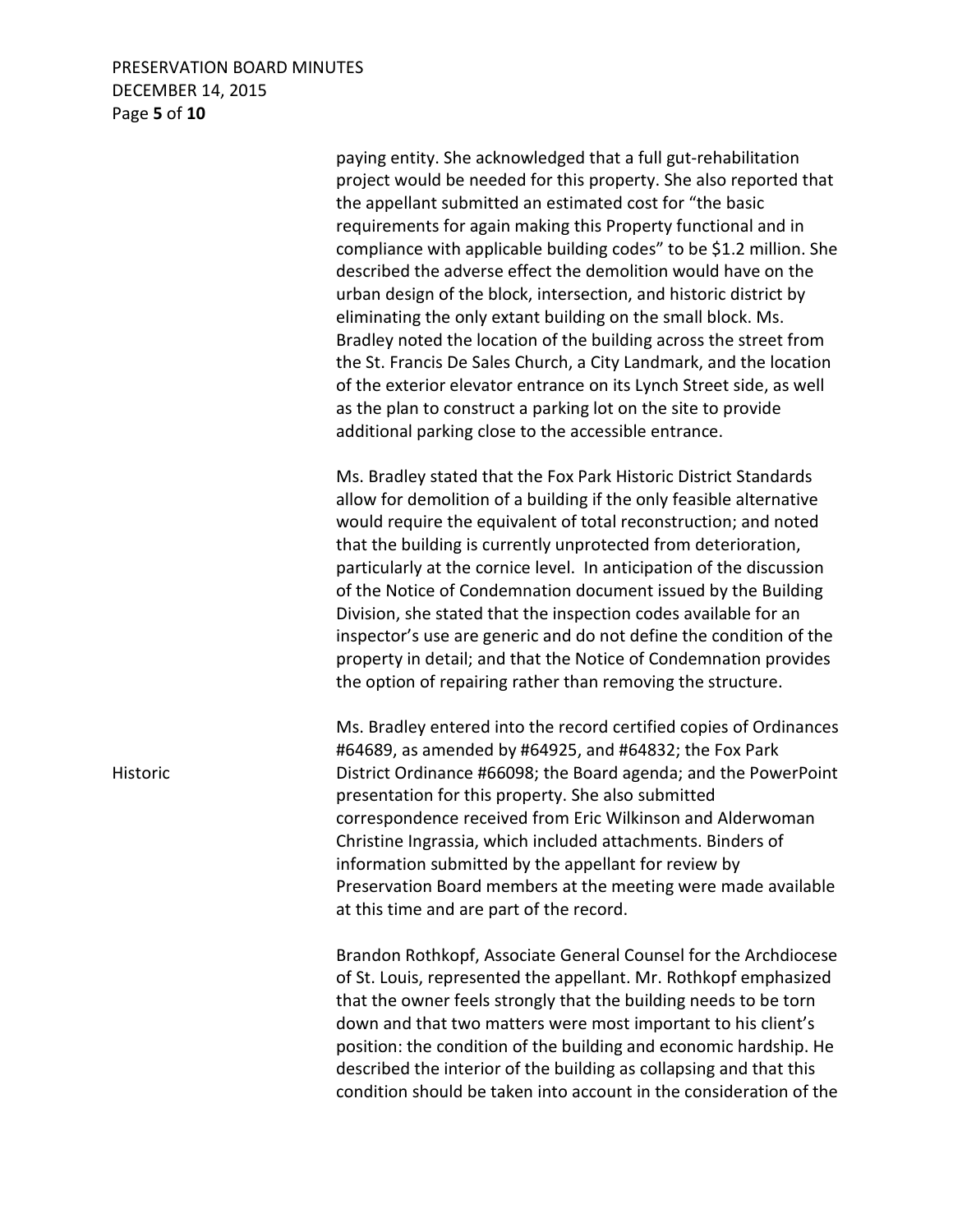## PRESERVATION BOARD MINUTES DECEMBER 14, 2015 Page **6** of **10**

 building's condition and the cost to rehabilitate it, and referred to the cost estimate that was provided to the Board. He also presented the Notice of Condemnation to the Board, noting that inspection items included the use of the terms "Dangerous Structure" and "Damaged Structure" as major violations. Mr. Rothkopf stated that the need for more parking was due to the fact that the St. Francis de Sales Oratory has a regional draw for worshipers and that many of those required parking near an accessible entrance. In an answer to a question from Board Member Killeen regarding its availability for purchase, Mr. Rothkopf stated that he was not aware of the building ever being listed for sale and that he could not quote a price for it.

 Ron Hampp, who prepared the Icon Contracting, Inc. cost estimate for the appellant, described the building as having structural defects, particularly in the rear half where he stated that floor joists have been cut and there is little lateral structural support. He also noted missing flooring and the narrowness and steepness of the existing staircases. Mr. Hampp stated that he had not prepared the estimate for a tax credit project and suggested that 15 to 20 percent should be added to the total cost of rehabilitation he had presented, because of additional costs required by the tax credit review, before the credits are estimated.

 Alderwoman Christine Ingrassia appeared to oppose the appeal of the Director's Denial, and to state her opposition to the proposed demolition. She submitted into the record a letter to the Preservation Board opposing demolition and record and noted that she had been previously unaware of the appellant's need for more handicapped parking and even more parking in general. She stated that more than one developer had indicated to her that they were interested in the property and that she had submitted documentation of that interest with her letter. The Alderwoman suggested that the Church could donate the building to the City and asserted if it were available, that it would be redeveloped. Jenny Nolen, President of the Fox Park Neighborhood Association, appeared and testified that the organization would never support the demolition of the building and recommended that the owner sell or renovate it.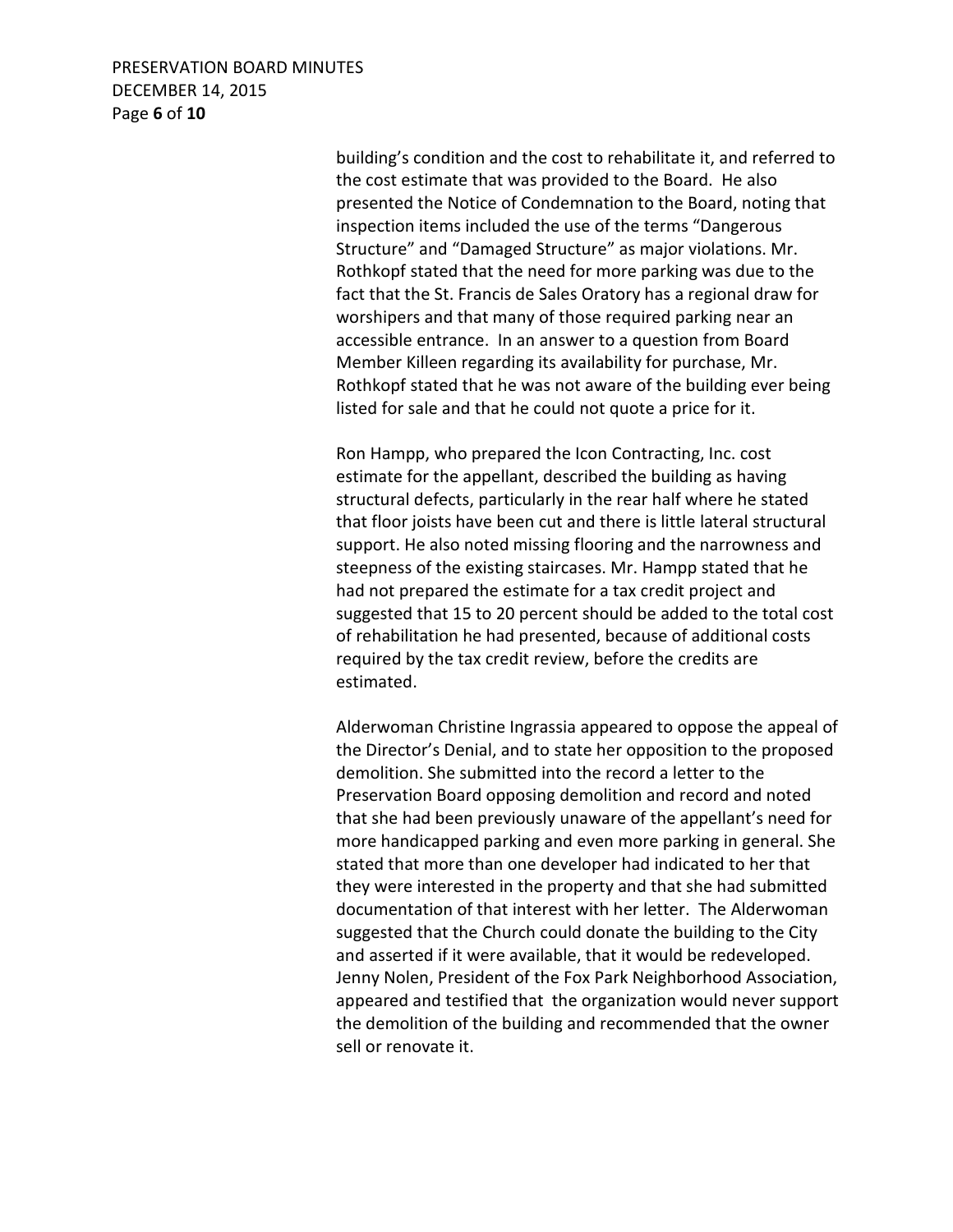# PRESERVATION BOARD MINUTES DECEMBER 14, 2015 Page **7** of **10**

|                           | Bob Palish, a building project manager for the Archdiocese, spoke<br>to refute the assertion that the building was Sound, stating that<br>its interior condition was terrible but offering no additional<br>evidence. When asked by the Preservation Board Chair if he had<br>read the definition of Sound under the applicable Ordinance, he<br>said he had not. Responding to a question from the a Board<br>Member, he indicated that there was no firm project construction<br>timeline for the parking lot and that beyond securing the building,<br>the Archdiocese had not invested in its upkeep, as the intention<br>has always been to demolish it.                                                                                                                                                                                                                                                                                                                                                                                                                                                                                                                                                                                                                                                                                                                                                                                                                                                                                                                                                                                                                                                                                                                                                                          |
|---------------------------|----------------------------------------------------------------------------------------------------------------------------------------------------------------------------------------------------------------------------------------------------------------------------------------------------------------------------------------------------------------------------------------------------------------------------------------------------------------------------------------------------------------------------------------------------------------------------------------------------------------------------------------------------------------------------------------------------------------------------------------------------------------------------------------------------------------------------------------------------------------------------------------------------------------------------------------------------------------------------------------------------------------------------------------------------------------------------------------------------------------------------------------------------------------------------------------------------------------------------------------------------------------------------------------------------------------------------------------------------------------------------------------------------------------------------------------------------------------------------------------------------------------------------------------------------------------------------------------------------------------------------------------------------------------------------------------------------------------------------------------------------------------------------------------------------------------------------------------|
| <b>FINDINGS OF FACTS:</b> | The Preservation Board found that:<br>2711-13 Gravois is an important contributing property in the<br>$\bullet$<br>Fox Park Local Historic District and the St. Francis de Sales<br>National Register Historic district. It is considered to be a High<br>Merit Building;<br>the building is Sound, in terms of the Ordinance. A group of<br>$\bullet$<br>photographs with no captions submitted by the appellant<br>show loss of ceiling and flooring materials, and some exposed<br>floor joists, but no engineering report was submitted to<br>indicate any degree of instability, as asserted by the appellant;<br>the building displays deterioration at the wood cornice and<br>٠<br>eaves, which is at this point relatively minor;<br>there is no evidence that the building would have to be<br>completely reconstructed to be put back into use;<br>the level of building occupancy nearby and the highly visible<br>position of the property on Gravois Avenue contribute to the<br>building's reuse potential;<br>the property's location in a National Register historic district<br>means that historic tax credits could be used to fund a<br>rehabilitation project, if the property were owned by a tax-<br>paying entity;<br>the building is one of the oldest buildings in the immediate<br>vicinity and has a prominent position in the streetscape. The<br>loss of this building would have an impact on the small block it<br>stands on and the blockfronts facing Gravois, particularly in<br>integrity and density;<br>the St Louis City Catholic Church Real Estate Corporation owns<br>$\bullet$<br>St. Francis de Sales Church and related parcels north across<br>Lynch Street;<br>the proposed use of the property should demolition be<br>approved is to construct a parking lot close to the accessible |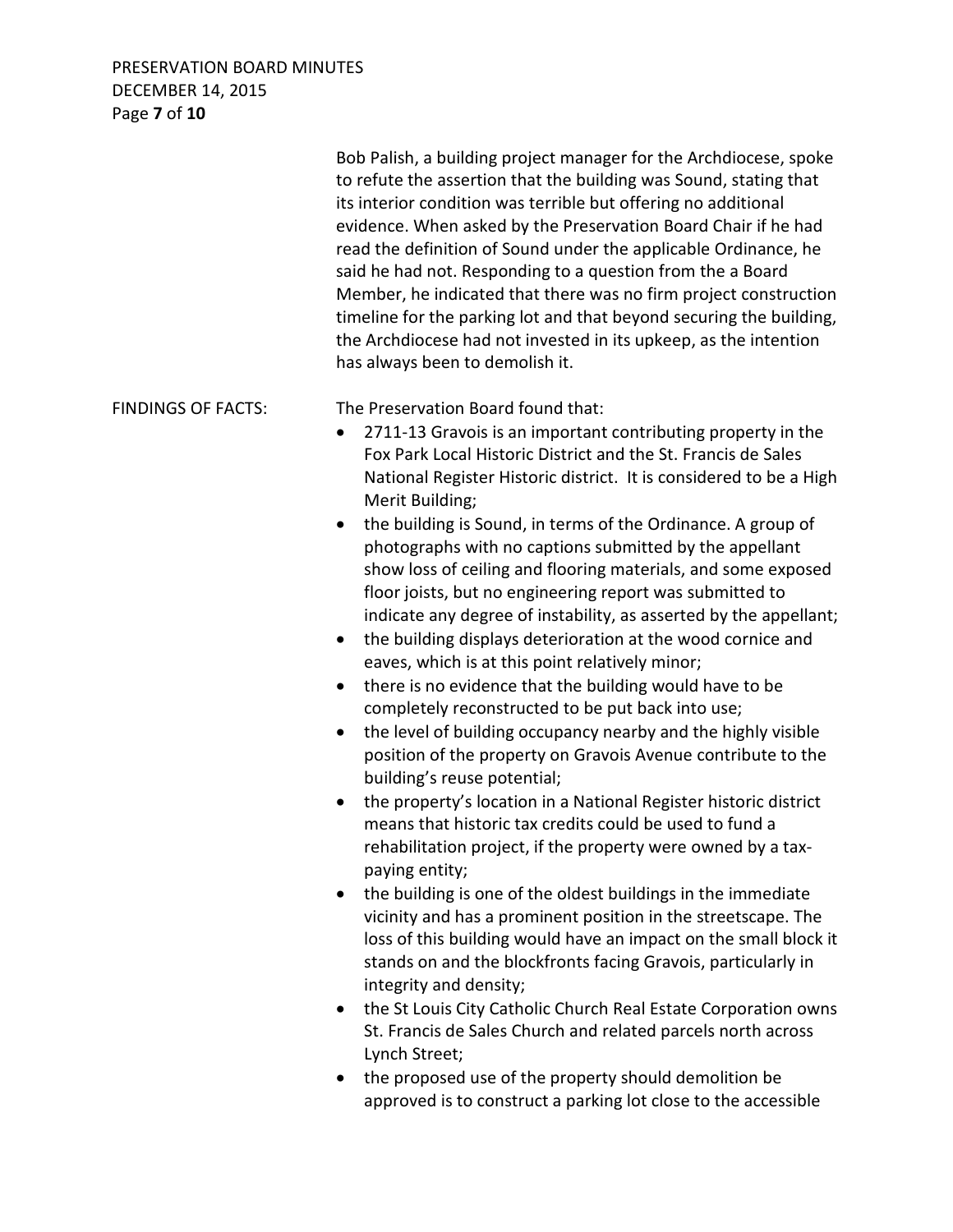PRESERVATION BOARD MINUTES DECEMBER 14, 2015 Page **8** of **10**

|                      | entrance to St. Francis de Sales Church. Parking is a use to be<br>considered when a property adjoins or abuts an entity that<br>needs more parking; this parcel does not meet that condition;<br>the demolition review criteria of a redevelopment plan;<br>$\bullet$<br>adopted by ordinance and the consideration of an accessory<br>structure are not applicable in this review;<br>when the demolition review criteria are considered in their<br>weighted order, as set forth in Ordinances #64689 and<br>#64832, as passed by the St. Louis City Board of Aldermen, the<br>Architectural quality of the building as "High Merit" is<br>weighted more heavily than criteria that follow;<br>as to the appellant's assertion that the condition and<br>$\bullet$<br>economic hardship are the most critical factors to consider,<br>other buildings that have been condemned and in comparable<br>condition, requiring major rehabilitation, have been returned<br>to use; and that<br>Ordinance #64689 states that the demolition of buildings in<br>$\bullet$<br>several categories shall not be approved except in unusual<br>circumstances that shall be expressly noted and no such<br>circumstances have been identified. |
|----------------------|--------------------------------------------------------------------------------------------------------------------------------------------------------------------------------------------------------------------------------------------------------------------------------------------------------------------------------------------------------------------------------------------------------------------------------------------------------------------------------------------------------------------------------------------------------------------------------------------------------------------------------------------------------------------------------------------------------------------------------------------------------------------------------------------------------------------------------------------------------------------------------------------------------------------------------------------------------------------------------------------------------------------------------------------------------------------------------------------------------------------------------------------------------------------------------------------------------------------------------------|
| <b>BOARD ACTION:</b> | After due consideration and after weighing each piece of evidence<br>and making a determination of the credibility of the witnesses,<br>the Board has made a determination as to the substance and<br>credibility of the evidence and exhibits.                                                                                                                                                                                                                                                                                                                                                                                                                                                                                                                                                                                                                                                                                                                                                                                                                                                                                                                                                                                      |
|                      | It was the decision of the Preservation Board to uphold the<br>Director's denial of the demolition application of 2711-13 Gravois,<br>as it is Sound, High Merit. The motion was made by Board<br>Member Melanie Fathman which was seconded by Mr. Johnson.<br>The motion carried with five members voting in favor of it and no<br>Board Members voting against it.                                                                                                                                                                                                                                                                                                                                                                                                                                                                                                                                                                                                                                                                                                                                                                                                                                                                 |

#### **E. 2015.1619 2601 OHIO AVENUE FOX PARK HISTORIC DISTRICT**

# Owner/Applicant: Jay H. Sturgeon

| <b>RESIDENTIAL PLAN:</b> | Appeal of a building permit application to retain paint and<br>windows installed without a permit.                              |
|--------------------------|---------------------------------------------------------------------------------------------------------------------------------|
| PROCEEDINGS:             | On December 14, 2015, the Preservation Board of the City of St.<br>Louis met, pursuant to Ordinance #64689 of the City Code, to |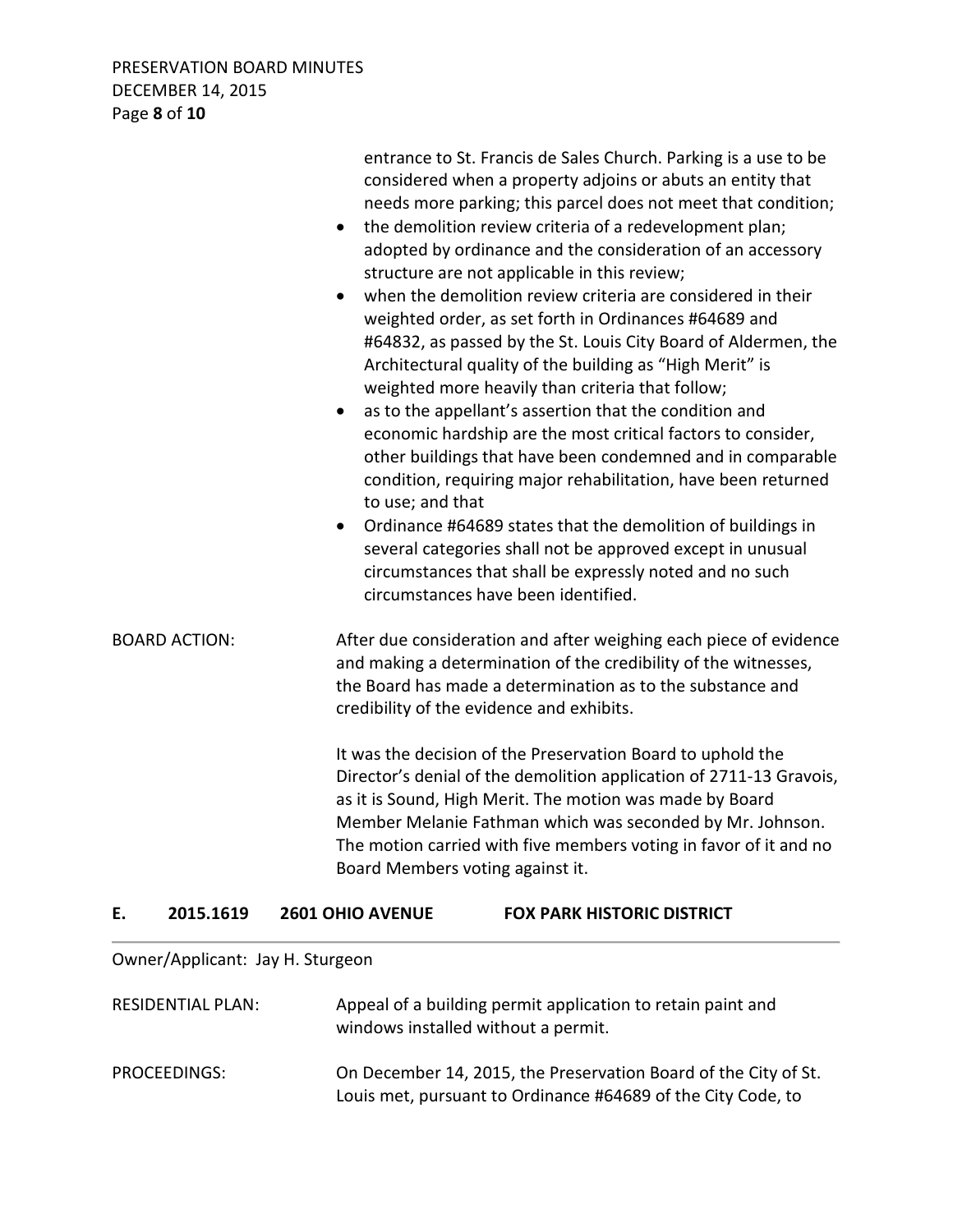PRESERVATION BOARD MINUTES DECEMBER 14, 2015 Page **9** of **10**

|                           | consider an appeal of the Director's Denial of a building permit<br>application to retain paint on a previously unpainted brick<br>building and to retain non-compliant windows, at 2601 Ohio<br>Avenue in the Fox Park Local Historic District. The owner<br>submitted the appeal.                                                                                                                                                                                                                                                                                                                                                                                                                                             |
|---------------------------|---------------------------------------------------------------------------------------------------------------------------------------------------------------------------------------------------------------------------------------------------------------------------------------------------------------------------------------------------------------------------------------------------------------------------------------------------------------------------------------------------------------------------------------------------------------------------------------------------------------------------------------------------------------------------------------------------------------------------------|
|                           | Board members Richard Callow (Chair), Nate Johnson, Mike<br>Killeen, David Richardson, Melanie Fathman, and Alderman Terry<br>Kennedy were present for the testimony for this agenda item.                                                                                                                                                                                                                                                                                                                                                                                                                                                                                                                                      |
|                           | Bob Bettis of the Cultural Resources Office made a presentation<br>that examined the sections of City Ordinance #66098, which sets<br>forth the standards for residential rehabilitation in the Fox<br>Park Local Historic District. He testified that the project was not in<br>compliance as painting of unpainted masonry is not allowed<br>under the Standards and that the new windows do not replicate<br>the original appearance.                                                                                                                                                                                                                                                                                        |
|                           | Mr. Bettis entered into the record certified copies of Ordinances<br>#66098, #64689, as amended by #64925, the Board agenda and<br>the PowerPoint presentation for 2601 Ohio Avenue.                                                                                                                                                                                                                                                                                                                                                                                                                                                                                                                                            |
|                           | Teresa Sackman, representing the owner, was present but did not<br>speak on the item.                                                                                                                                                                                                                                                                                                                                                                                                                                                                                                                                                                                                                                           |
| <b>FINDINGS OF FACTS:</b> | The Preservation Board found that:<br>2601 Ohio Avenue is located in the Fox Park Local Historic<br>$\bullet$<br>District;<br>the unpainted brick was painted without a permit;<br>٠<br>the building was power-washed prior to painting and the face<br>of the brick was damaged. Due to the damage done to the<br>brick, the paint cannot be removed;<br>the windows that were replaced without a building permit,<br>٠<br>did not replicate the building's original industrial sash; and<br>that<br>the owner proposed to repaint the building in a color close to<br>$\bullet$<br>the original masonry and will install a fixed transom system<br>that will fully glaze the openings and present a commercial<br>appearance. |
| <b>BOARD ACTION:</b>      | It was the decision of the Preservation Board to overturn the<br>Director's Denial of the building permit application per revised                                                                                                                                                                                                                                                                                                                                                                                                                                                                                                                                                                                               |